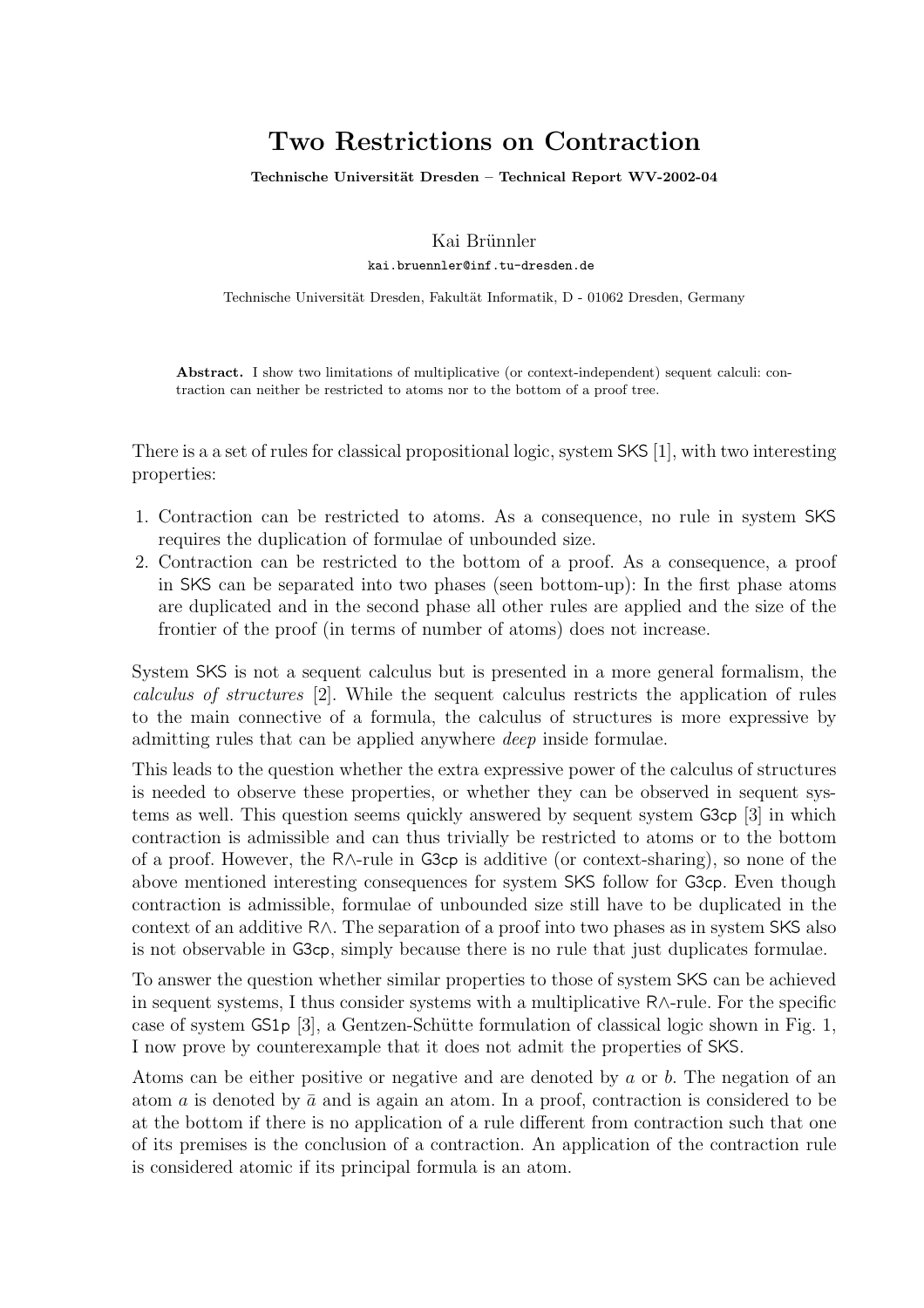**Theorem 1.** There is a sequent that is valid but for which there is no cut-free proof in GS1p with multiplicative context treatment in which all contractions are at the bottom.

$$
Ax \nightharpoonup_{\overline{A, A}} \n\text{Cut} \frac{\vdash \Gamma, A \vdash \Delta, \overline{A}}{\vdash \Gamma, \Delta}
$$
\n
$$
R \vee \frac{\vdash \Gamma, A, B}{\vdash \Gamma, A \vee B} \n\qquad\nR \wedge \frac{\vdash \Gamma, A \vdash \Delta, B}{\vdash \Gamma, \Delta, A \wedge B}
$$
\n
$$
RC \frac{\vdash \Gamma, A, A}{\vdash \Gamma, A} \n\qquad\nR \wedge \frac{\vdash \Gamma}{\vdash \Gamma, A}
$$

**Fig. 1.** GS1p with multiplicative context treatment

Proof. Consider the following sequent:

$$
\vdash a \wedge a, \bar{a} \wedge \bar{a} .
$$

It suffices to show that

$$
\vdash a \land a, \ldots, a \land a, \bar{a} \land \bar{a}, \ldots, \bar{a} \land \bar{a}
$$

(for any number of occurrences of the formulae  $a \wedge a$  and  $\bar{a} \wedge \bar{a}$ ) is not provable in GS1p without contraction and cut. The connective ∨ does not occur in the conclusion. Thus, the only rules that can appear in the proof are RW, Ax and R∧.

A proof has to have all branches closed with axioms  $\vdash A, \overline{A}$ . Since no rule that may occur introduces new formulae, the only formula that can take the place of A in an axiom is the atom a.

There can be no such proof since there is always one branch in the derivation tree in which there is at most one single atom, as is shown by induction on the derivation tree:

#### **Base Case**

There is only one branch in

$$
\vdash a \land a, \ldots, a \land a, \bar{a} \land \bar{a}, \ldots, \bar{a} \land \bar{a}
$$

and it contains at most one (that is, no) single atom.

#### **Inductive Case**

Weakening does not increase the number of single atoms. When a R∧ rule is applied, the context is split, so the only single atom that may occur in the conclusion goes to one branch. Choose the other branch, which has at most one (that is, exactly one) atom.  $\Box$ 

**Theorem 2.** There is a sequent that is valid but for which there is no cut-free proof in GS1p with multiplicative context treatment in which all contractions are atomic.